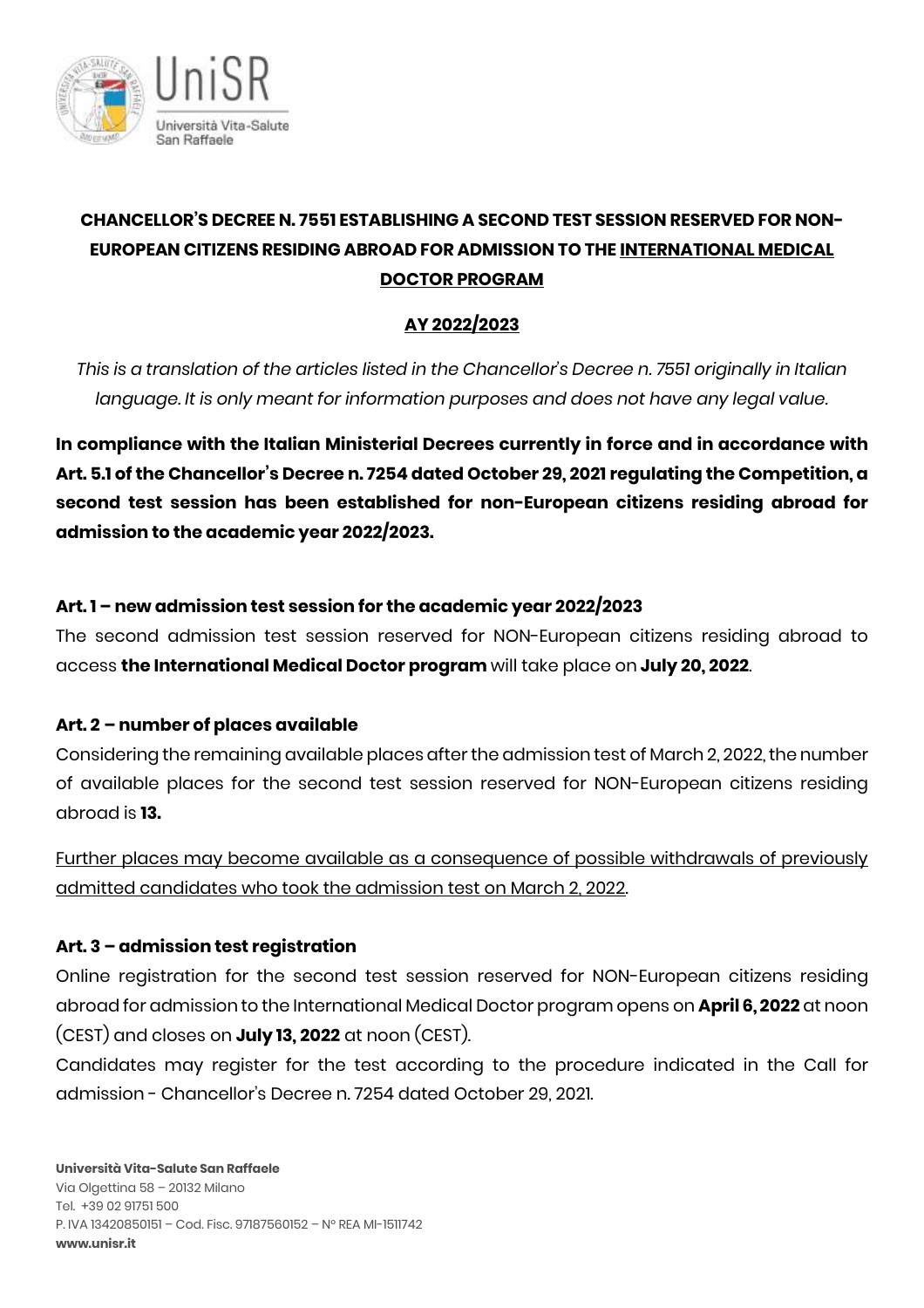

### **Art. 4 – about the admission test**

The admission test will take place with an **online proctoring system.** Technical requirements and all necessary information will be sent to all candidates via e-mail within 5 days prior to the test date.

#### *4.1 – Content*

The admission test is entirely in English and consists of 60 multiple choice questions divided as follows:

- 36 questions on logic, problem solving and reading comprehension;
- 24 questions on scientific subjects (Biology, Chemistry, Mathematics and Physics).

Candidates will have **80 minutes** to complete the test.

The questions of the admission test are property of Università Vita-Salute San Raffaele, managed by a third party and randomly extracted from a database.

#### **Art. 5 – enrolment**

Admitted Candidates will have to proceed with the online enrolment through the university portal within the deadlines and according to the instructions that will be published on the website www.unisr.it.

#### **Art. 6 – final provisions**

For ranking list information, enrolment procedure and anything not mentioned in this Chancellor's Decree, please refer to the Call for admission - Chancellor's Decree n. 7254 dated October 29, 2021.

#### **Art. 7 – miscellaneous**

Vita-Salute San Raffaele University has signed an agreement with the Gulf Medical University in Ajman, UAE. The aim of the agreement is to allow students who are ranked successfully and